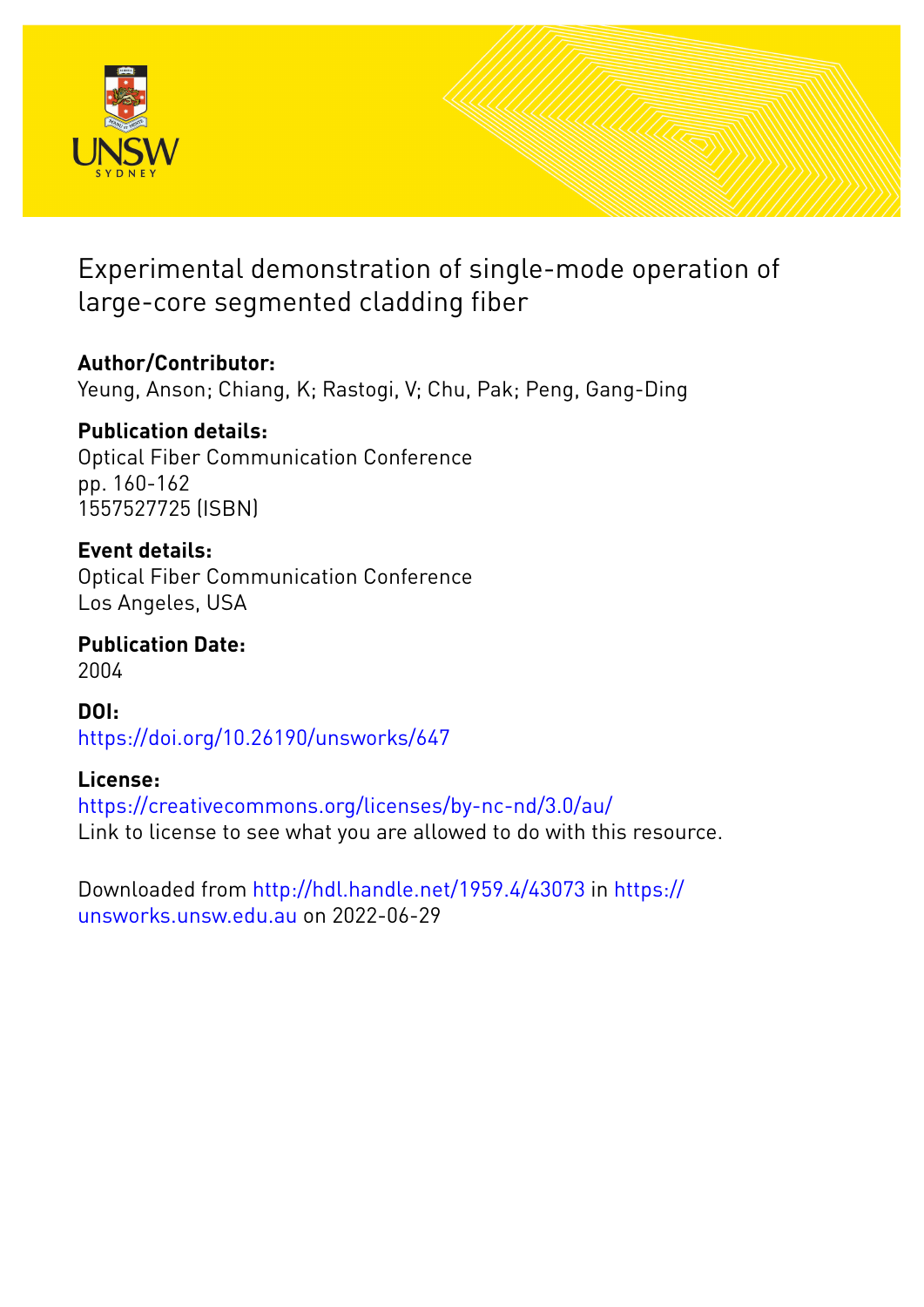### **Experimental demonstration of single-mode operation of large-core segmented cladding fiber**

A. **Yeung,'** K. **S. Chiang,' V.** Rastogi,' **P.** L. **Chu,'** and *G.* **D. Peng'** 

<sup>1</sup> School of Electrical Engineering and Telecommunications. *University of New South Wales, Kensington, NSW, Australia* 

<sup>2</sup> Optoelectronics Research Centre and Department of Electronic Engineering, *City Uniwrriry oJHong Kong. 83 TuI Chee Avenue, Kowloon, Hong Konc, Chino Tel: (852) 2 788 9605: Fa: (852) 1788 7791: E-mail:eeLw@iIpedxhk* 

Abstract: Segmented cladding fibers were fabricated with PMMA polymer. Singlemode operation at  $1.55 \mu m$  was observed with a 36.5-cm long fiber that consisted of 4 cladding segments and had a core diameter of 20  $\mu$ m.

*0* 2003 *optical* Society of America

**OCIS codes: (060.2430) Fibers, single mode, (060.2280) Fiber design and fabrication; (060.2400) Fibw properties; (060.2310) Fiber optics** 

#### **1.** Introduction :

A segmented cladding fiber (SCF) is an unconventional fiber design, in which a uniform core of high refractive index is surrounded by a cladding with alternate regions of high and low refractive indices in the angular direction [1-3]. The SCF structure was first proposed [1] to demonstrate an alternative design to the now well-known holey fiber structures [4],[5] for the provision of single-mode operation over an extended range of wavelengths. It was then shown that an SCF could be designed into an ultra-large-core single-mode fiber for optical communications **[2],**  which could suppress effectively nonlinear optical effects because of its large core size and, at the same time, provide a much higher transmission capacity because of its potentially weak bireriingence, compared with a holey fiber. Recently, it was realized that the SCF structure is a leaky structure in the sense that all the modes in the fiber suffer from finite leakage losses [3]. For the fiber to operate as an effective single-mode fiber, the leakage loss of the fundamental mode must be sufficiently lower than that of the higher-order mode [3]. As a matter of fact, holey fibers are **also** leaky shuctures [6,7] and the differential leakage loss in a specific holey structure is calculated recently [7]. While all the previous studies on the SCF are theoretical, in this paper, we report the first experimental demonstration of single-mode operation of a large-core SCF.

#### *2.* **Leakage loss in segmented cladding fiber**

Figure **1** shows the leakage loss curves for two SCF designs, one consisting of 4 low-index segments with 75% duty cycle and the other consisting of 8 low-index segments with 50% duty cycle, where the duty cycle is defmed **as**  the angular span of a low-index segment relative to the angular period of the segmentation. The refractive index of the core and the high-index segments is  $n_1 = 1.501$  and that of the low-index segments is  $n_2 = 1.489$ , which corresponds to a relative index difference of  $\Delta = 0.8\%$ . The core diameters for the 4-segment and 8-segment designs are 20  $\mu$ m and 35  $\mu$ m, respectively, and the cladding diameters are 200  $\mu$ m and 235  $\mu$ m, respectively. These parameters are chosen to match those of the fabricated PMMA fiber samples. The index beyond the cladding is assumed to be equal to the core index. The results in Fig. **1** are obtained by the radial effective-index method [8], which reduces the segmented cladding structure to an equivalent circular graded-index profile [1-3] so that the mode mdices and the leakage losses *can* be calculated by the transfer matrix method *[9].* 

It is seen from Fig. 1 that, for both designs, the leakage loss of the fundamental mode (the  $LP_{01}$  mode) is larger than that of the higher-order mode (the  $LP_{11}$  mode) by three orders of magnitude over the entire range of wavelengths shown in Fig. **1** (from *600* nm to **1700** nm). These results suggest that, if the fiber is long enough, only the fundamental mode will survive and all the high-order modes will be stripped off because of their much higher leakage losses. The fiber is effectively single-moded over an extended range of wavelengths. However, because the leakage losses of the modes decrease with the wavelength, **as** shown in Fig. **1,** a longer fiber is needed for the observation of single-mode operation at a shorter wavelength. For example, to achieve an extinction ratio larger than 20 dB between the  $LP_{01}$  mode and the  $LP_{11}$  mode at the wavelength 1.55  $\mu$ m, the 4-segment fiber needs to be at least 2.6-cm long. For the same criterion at the wavelength 0.633  $\mu$ m, the fiber needs to be at least Furthermore, Fig. **1** shows that the 4-segment design produces higher leakage losses than the 8-segment design. Therefore, we need a longer length of the 8-segment fiber to observe single-mode operation. The leakage losses in an SCF can be controlled by changing the arrangement and the **size** of the segments in the cladding [3].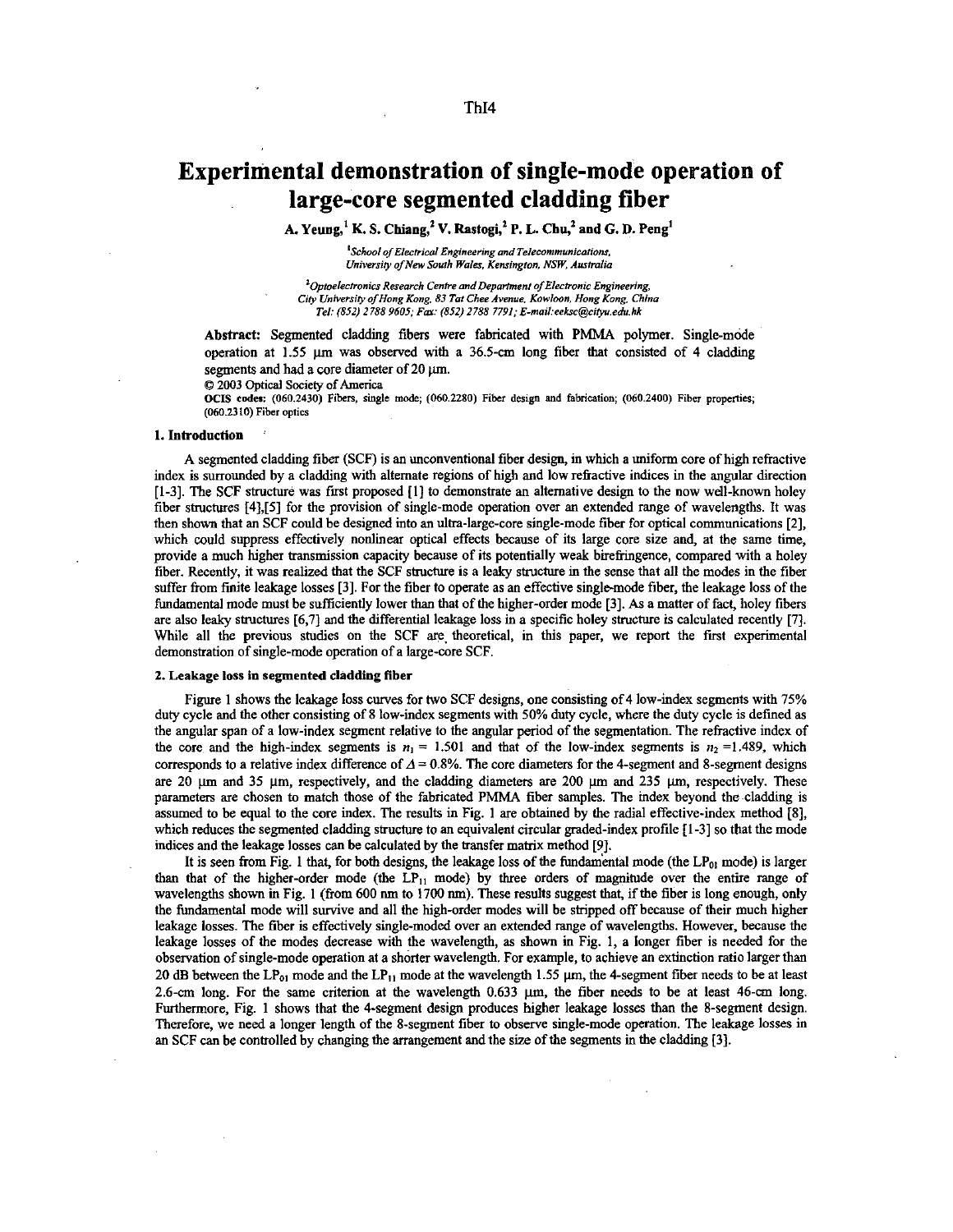



**Fig.** I. **Calculated ledage loss** *curves* **for (a) a 4-segment fiber with 70% duty cycle**  and (b) an 8-segment fiber with 50% duty cycle.

#### 3. Fiber fabrication and characterization

Polymer SCF were fabricated by following the approach described in [IO]. The basic materials used were the combination of MMA (MethylMethAcrylate) and EMA (EthylMethAcrylate). Both MMA and EMA have low refractive indices in the range of 1.41 to 1.42. Depending on the thermal polymerization conditions, the polymerized materials (PMMA and PEMA) have indices in the range of 1.84 to 1.49 after polymerization. The refractive index can be adjusted to match that of silica by adding other methacrylates. Two methods of fabricating SCF performs were developed.

The first method is called the cladding-segment-in-tube technique. The prefabricated polymer low-index segments were first placed in a glass tube **to** form the desired alternate segment pattern. The high-index monomer was then poured into the tube. The filled glass tube was placed in a temperature-controlled oven at ~90 <sup>°</sup>C for several days. A thermal polymerization process was initiated to obtain a polymerised preform that consisted of a periodic array of high- and low-index segments. The disadvantage of this method is that the high-index monomer, which is an active solvent, may dissolve the low-index segments during polymerization, if the low-index segments are too small. A 4-segment fiber preform with **75%** duty cycle was fabricated with this method.

The second method is called the **cladding-core-segment-h-tube** technique. Prefabricated polymer high-index and low-index segments were arranged in a periodic fashion and made to fit tightly in a glass tube. This method produced more distinct segment interfaces compared with the first method. However, it was important to remove any air bubbles that might be trapped at the segment interfaces before the initiation of thermal polymerization. The thermal polymerization of the segment interface regions was undertaken in a temperature-controlled oven. The polymerization process was optimized according to the amount of initiator and chain transfer agent. An 8-segment fiber preform with 50% duty cycle was fabricated with this method.

Fibers were drawn from the preforms. In the drawing process, the tip of the preform was slowly fed into the furnace under computer control at a temperature between 280 *"C* and 290 "C. At this temperature, the preform began to melt. The diameter of the fiber was controlled by the feeding speed of the preform and the drawing speed of the fiber. The 4-segment and 8-segment preforms and the corresponding fiber cross sections are shown in Fig. 2.



**Fig. 2. (a) 4-segment and 8-segment preforms. @)Cross sectional Views "fa 4-segment fibr sample and**  an 8-segment fiber sample drawn from the preforms.

We were able to draw only short fibers (up to a few tens centimeters) of sufficient uniformity. Here we report our measurements with two fiber samples: a 36.5-cm long 4-segment fiber with a core diameter of 20 µm and an overall diameter of 200 µm, and a 41-cm long 8-segment fiber with a core diameter of 35 µm and an overall diameter of 235  $\mu$ m. Laser light was launched into the fiber sample and the output from the fiber was monitored by a